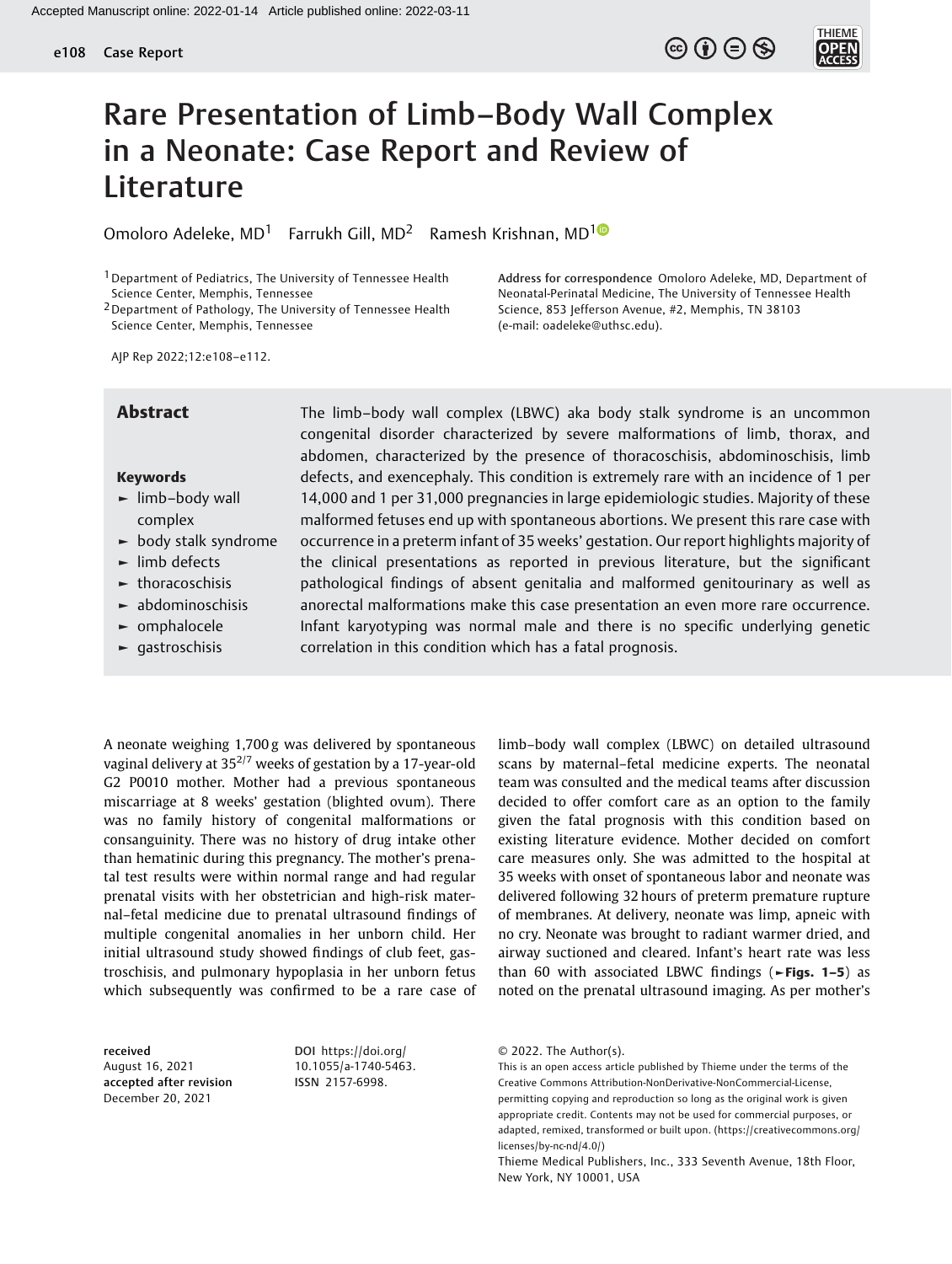

Fig. 1 Severely malformed infant with low-set ears, thoracoabdominoschisis, limb defects with absence of external genitalia and imperforate anus.



Fig. 3 Dorsal spine with lateral lumbar scoliosis and malrotation of the lower extremities. Note absence of anal opening.

request, neonate was swaddled, allowed to stay with her. The neonate expired about an hour later.

Physical findings on examination of the newborn revealed a growth restricted, significantly malformed infant with thoracoschisis, abdominoschisis, and limb defects, absence of external genitalia, and imperforate anus (►Fig. 1). Infant's



Fig. 2 Autopsy showing abdominal contents with malrotated intestines, hypoplastic lungs.

head and facies were normal except for low-set ears. There was a large anterior abdominal wall defect (abdominoschisis) covered by thin to focal thick translucent membrane (omphalocele) bulging out measuring  $11 \times 8 \times 4.6$  cm, containing all abdominal viscera and 250 mL straw tinged fluid (►Figs. 1 and 2). The spine demonstrated lateral lumbar scoliosis with malrotation of the lower extremities (►Fig. 3). Bilateral club foot with left foot displaying fused second and third toes and fused fourth and fifth toes (syndactyly) ( $\blacktriangleright$  Figs. 4 and 5).

### Pathology Findings

At autopsy, the above-mentioned findings were confirmed. Thoracic organs were in their normal anatomic location. Dissection of the heart revealed a patent ductus arteriosus with otherwise normal heart structures. Both lungs were hypoplastic with normal lobations. Right lung weighed 3 g and the left 2 g, with combined weight of 5 g (reference range:  $30.2 \pm 19$  g). The lung-to-body weight ratio is 0.0038 (reference< 0.012, suggestive of pulmonary hypoplasia) (►Fig. 2).



Fig. 4 Bilateral club foot with malformed digits.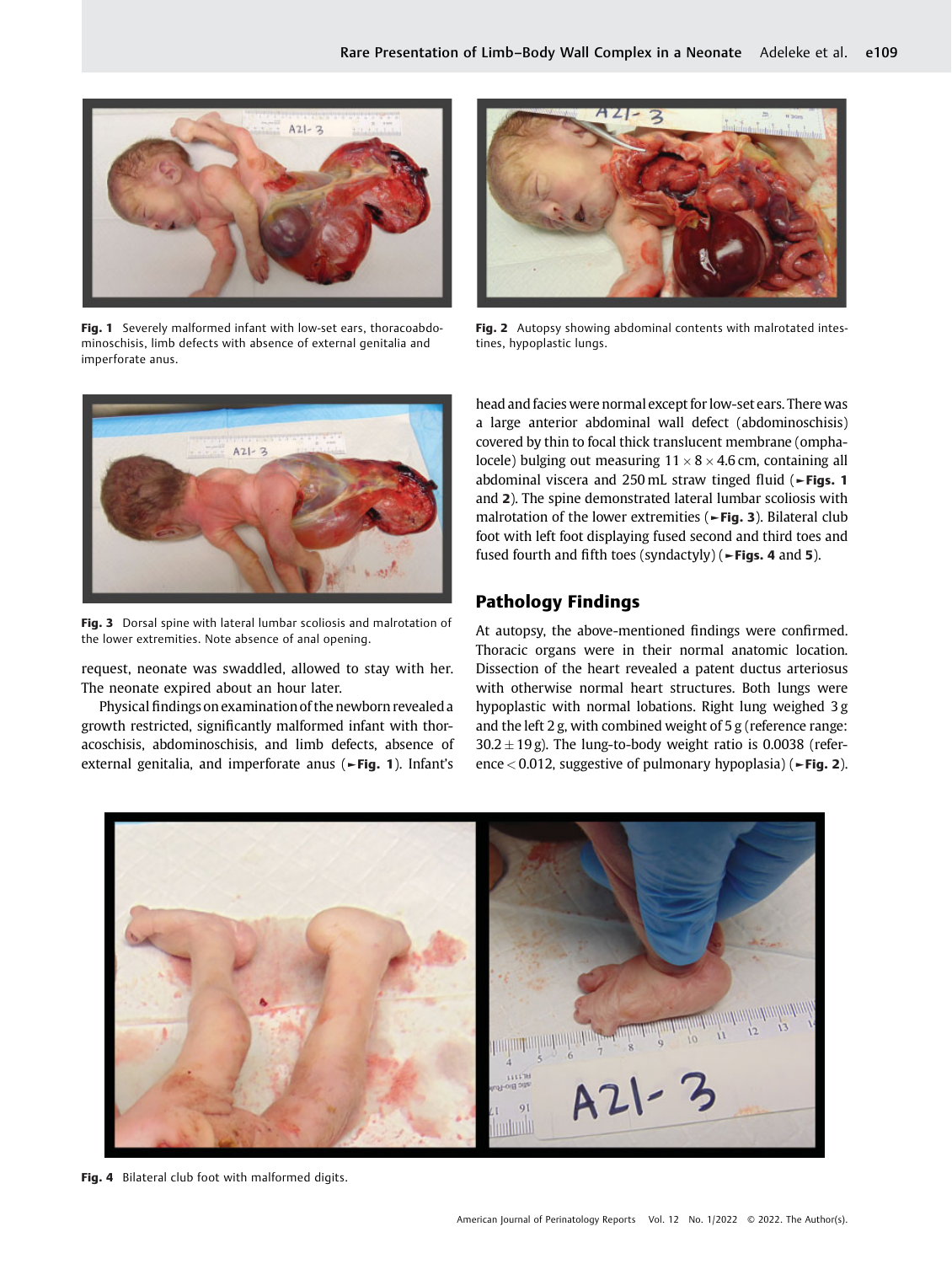

Fig. 5 Syndactyly of fingers.

The thyroid gland appeared normal with no parathyroid glands identified. The esophagus, stomach, pancreas, liver, and small intestine were unremarkable. The colon/large intestine, appendix, and gallbladder were absent (►Fig. 5). Intestines were malrotated, and the diaphragm was intact. The kidneys were symmetrically enlarged  $(R > L)$  each weighing 12 g (reference range: combined weight  $15.2 \pm 7.4$  g). The right ureter was noted to be dilated with a blind thin-walled bladder without an outlet. The thymus and spleen were small. Skeletal examination revealed normal skull, costal ribs with normal costochondral junctions, vertebral bodies, and intervertebral discs. The cranial contents were grossly normal. A single undescended testicle was present with ectopic adrenal tissue, two scrotal tissues in the pelvis.

Microscopic examination of the organs was not contributory as per examining pathologist. Fetal chromosomal analysis demonstrated a normal male karyotype (46, XY) with microarray confirming a normal male arr(1–22)x2, (XY)x1. On external examination, the placenta was normal, although small, less than 10th percentile weight with short two-vessel umbilical cord.

#### Discussion

Limb–body wall defect is a rare condition with a reported frequency of between 1 per 14,000 and 1 per 31,000 pregnancies in large epidemiologic studies. The LBWC aka body stalk syndrome is characterized by severe congenital malformations, mainly thoracoschisis, abdominoschisis, limb defects, and exencephaly. In our index case, apart from abdominoschisis, an interesting significant finding noted was absent external genitalia, imperforate anus associated with the other classic LBWC anomalies. Most fetuses are aborted, either spontaneously or medical termination with remaining stillborn fetuses. The exact etiology is unknown, and no teratogen has been implicated, and no genetic abnormality has been specifically identified. Reports of familial recurrence of one sibling with LBWC and another with amniotic band sequence (ABS) and another report of two siblings born with LBWC have been reported suggesting the possibility of a genetic origin of the condition.<sup>1</sup>

While some of the diagnostic criteria for LBWC are still being discussed, the most commonly quoted are those originally set forth by Van Allen et al in  $1987<sup>2</sup>$  who describe the presence of two of the following three malformations: exencephaly/encephalocele and facial clefts; thoraco- and/or abdominoschisis; and limb defects. However, these criteria certainly imply that an infant with encephalocele with facial clefts and limb defects can be considered as having LBWC and are hence disputed because it would be inappropriate to make the diagnosis in the absence of a body wall defect, which appears to be the primary anomaly.

In 1993, Russo et al<sup>3</sup> identified two distinct phenotypes of LBWC, one described with craniofacial defects, facial clefts, amniotic adhesions, and amniotic band sequences (ABSs) called placentocranial adhesion phenotype and another without craniofacial defects but with imperforate anus, urogenital abnormalities, lumbosacral meningomyelocele, and kyphoscoliosis called the placentoabdominal adhesion phenotype. Our case resembles the placentoabdominal phenotype. The authors suggest pathogenesis of the first type may be related to an early vascular disruption, while the pathogenesis of the second one is attributable to an intrinsic embryonal maldevelopment. In 1997, Martínez-Frías<sup>4</sup> suggested that those cases with body wall defect be classified in two main groups: gastroschisis, for cases with an isolated (and usually small) body wall defect, and BWC, for those cases with the body wall defect associated with other malformations, deformations, or disruptions, regardless of their clinical pattern and the possible etiology or pathogenetic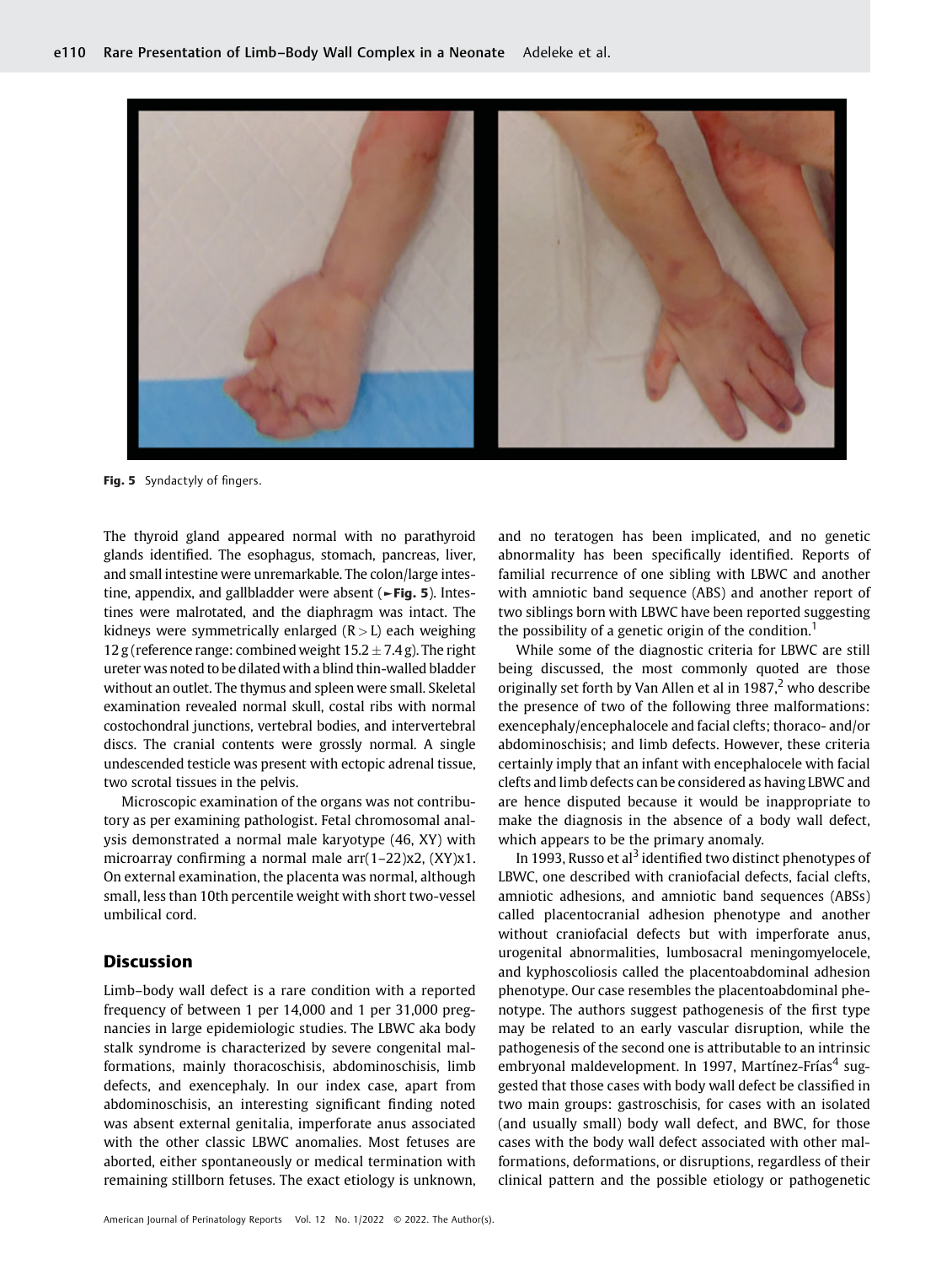| Author<br>(published year)         | Title                                                                                                             | Number of cases reported<br>with defective/absent geni-<br>talia                      | Thoracoschisis/abdomi-<br>noschisis                                   |
|------------------------------------|-------------------------------------------------------------------------------------------------------------------|---------------------------------------------------------------------------------------|-----------------------------------------------------------------------|
| Litwin et al (1988)                | Complete absence of external gen-<br>italia in limb-body wall complex:<br>two cases                               | 2                                                                                     | Both cases had<br>abdominoschisis                                     |
| Colpaert et al (2000)              | Limb-body wall complex: 4 new<br>cases illustrating the importance of<br>examining placenta and umbilical<br>cord | 3-absent external genitalia,<br>abnormal internal genitalia<br>1-had normal genitalia | 3-abdominoschisis<br>1-had both abdominoschisis<br>and thoracoschisis |
| Gajzer et al (2015)                | Possible genetic origin of limb-<br>body wall complex                                                             | 4-absent external genitalia<br>1-absent internal genitalia                            | 3-abdominoschisis<br>1-had both abdominoschisis<br>and thoracoschisis |
| Baruah and Ray<br>Choudhury (2013) | Limb-body wall complex with sac-<br>rococcygeal mass and agenesis of<br>external genitalia                        | 1-absent external genitalia                                                           | 1-abdominoschisis                                                     |

Table 1 Published cases of LBWC with associated malformations of genitalia

mechanism. The spectrum of clinical features described included limb defects present in the vast majority of cases (96%), absence of a limb is seen in less than a 10th, and upper limb involvement is uncommon. Limb defects include club foot (32%), oligodactyly (12%), arthrogryposis/web (12%), absent limb (9%), single forearm bone (8%), single lower leg bone (6%), pseudo syndactyly (5%), split hand/foot (5%), radial/ulnar hypoplasia (4%), rotational defect (4%), and preaxial polydactyly (3%). Other malformations include absent diaphragm (74%), abnormal pulmonary lobulations (50%), trilobulated liver (4%), polysplenia (4%), absent gallbladder (29%), amniotic bands (40%), and single umbilical artery. Cardiac malformations reported are primitive ventricle (53%), common atrium (46%), truncus arteriosus (23%), atrial septal defect (15%), membranous ventricular septal defect (8%), hypoplastic right ventricle (8%), and ectopia cordis (8%). Gastrointestinal anomalies seen are nonrotated intestine (96%), intestinal atresia (22%), anal atresia (17%), shorted intestines (4%) and Ladd's bands (4%). Renal abnormalities reported are unilateral absent kidney (30%), bilateral absent kidney (4%), hydronephrosis (17%), renal dysplasia (9%), and hypoplastic kidneys (4%). Urogenital abnormalities seen are abnormal external genitalia (32%), absent gonad (30%) and exstrophy of bladder (4%). The possible theories of etiopathogenesis of LBWC include (1) germ disc defect with early embryonic maldevelopment<sup>5</sup>; primary rupture of the amnion leading to the formation of amniotic bands<sup>2</sup>; vascular disruption<sup>2</sup>; disturbance of the embryonic folding pro $cess<sup>6</sup>$ ; and more recently, potential genetic origin of the complex involving mutation in genes responsible for laterality.<sup>7</sup> Viscarello et al reported the prenatal detection of two fetuses with LBWC, whose mothers smoked large amounts of cocaine during the first trimester of pregnancy. $8 \text{ Similar}$ findings were reported by Martinez et al in a cocaine abusing mother who presented with severe oligohydramnios caused by premature rupture of membranes, probably related to the cocaine use. They report sonographic findings of an omphalocele, fetal attachment to the placenta, kyphoscoliosis, and

absence of a floating umbilical cord. $9$  Similar LBWC with placentoabdominal phenotype is reported by Baruah and Ray Choudhury in an infant born with similar kyphoscoliosis, sacrococcygeal mass, and agenesis of external genitalia.<sup>10</sup> Prenatal diagnosis is possible by detection of very high maternal serum α-fetoprotein and by sonographic visualization of the characteristic defects at the end of the first gestational trimester. Ultrasonographic features include a major abdominal wall defect, severe kyphoscoliosis, a short or absent or rudimentary umbilical cord, and limb abnormalities. The color flow imaging demonstrates single umbilical artery with abnormal fetoplacental attachment. The importance of early antenatal diagnosis in this severe condition with a poor prognosis lies in differentiating it from an isolated gastroschisis or omphalocele, which has a much better prognosis. Early diagnosis can be followed by medical termination of the pregnancy. Postnatal survival for a significant duration is extremely rare, but at least two reported cases, with severe physical handicaps.<sup>11,12</sup>

Although there are several case reports on LBWC, our case highlights complete absence of external genitalia, with findings of a single undescended testicle and two scrotal tissues in the pelvis. To date, there are very few reports of complete absence of the external genitalia associated with LBWC, this is an addition to the existing literature. Or is this a new entity? We further describe the LBWC cases reported to date with associated malformations of genitalia ( $\blacktriangleright$ Table 1).<sup>7,13,14</sup>

As there is limited understanding regarding etiology, characteristics, possible genetic origin to this entity, reporting this case may give additional information for further research into this entity.

#### Conclusion

LBWC is a rare condition with variable presentation. The exact etiology is unclear. Prenatal diagnosis is dependent on sonographic visualization of the characteristic defects discussed earlier. Serum α fetoprotein levels are often elevated.